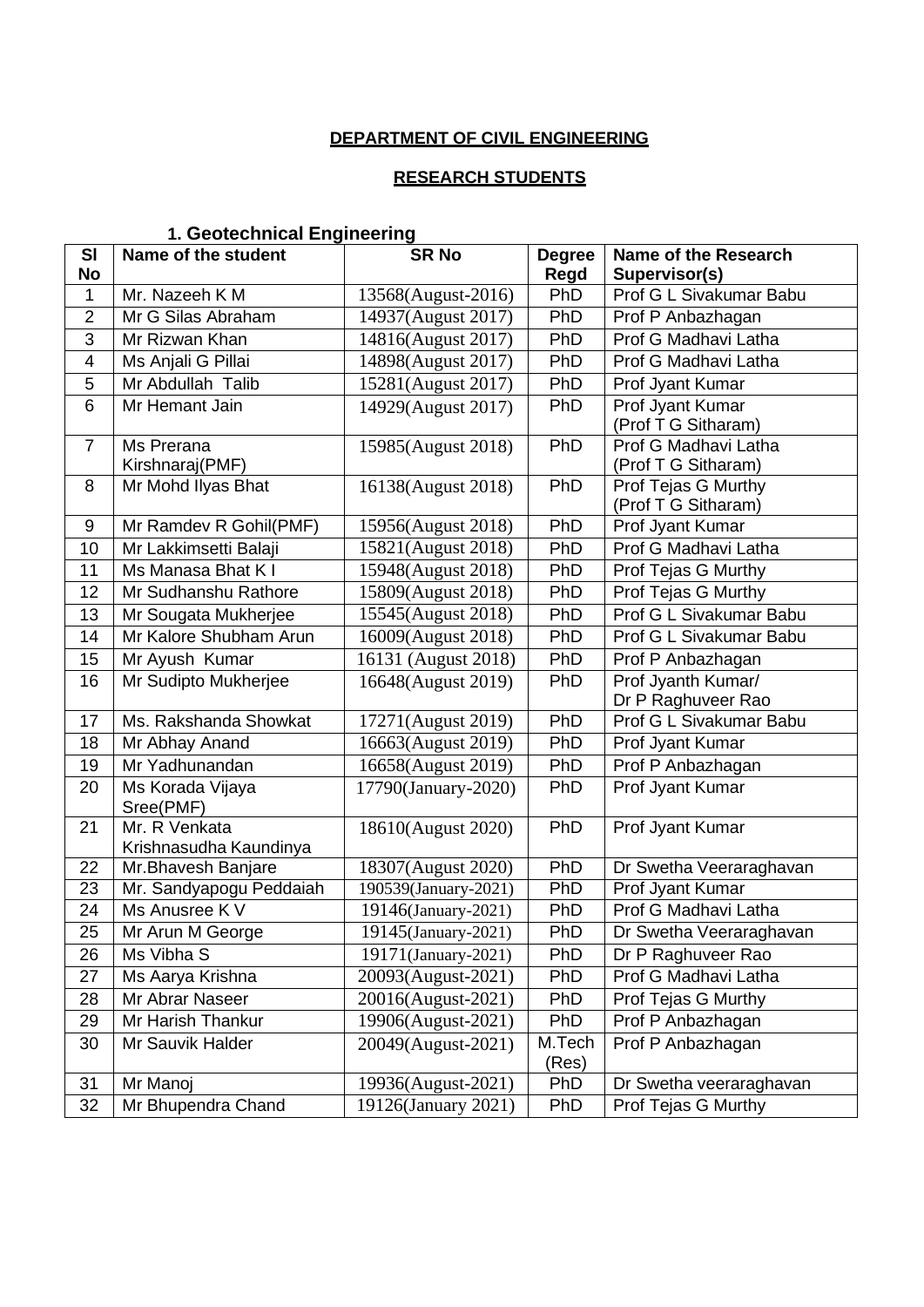#### **External Registrants**

| 01 | Ms. Shimna Manoharan | 18903(August02020) | <b>PhD</b> | Prof Anbazhagan<br>Dr Rajesh Gopinath (Org)<br>Associate professor<br><b>BMS Institute of Technology</b><br>and Management<br>Avalahalli<br>Opp Doddabalapur Road |
|----|----------------------|--------------------|------------|-------------------------------------------------------------------------------------------------------------------------------------------------------------------|
|    |                      |                    |            | Yelahanka<br>Bangalore- 560 064                                                                                                                                   |

# **QIP**

| 01 | Laxmar<br>ാപ<br>הוח | יי<br>$\cdots$ | Dh<br>1 I L | $\sim$ $\sim$ $\sim$<br>ldudi |
|----|---------------------|----------------|-------------|-------------------------------|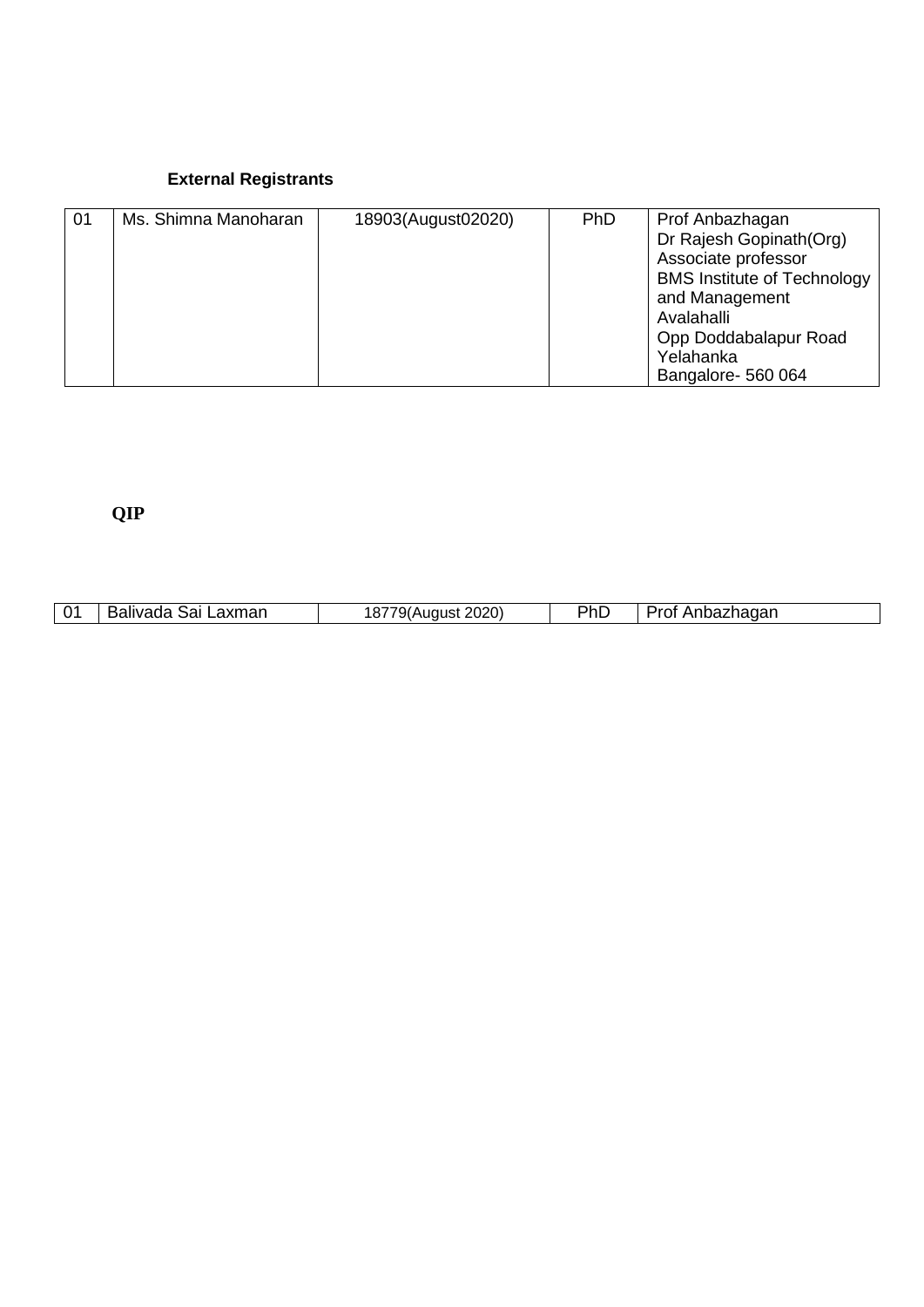## **2.Structural Engineering**

| 1                       | Ms Radhika V               | 14813(August 2017)  | PhD         | Prof J M Chandra Kishen |
|-------------------------|----------------------------|---------------------|-------------|-------------------------|
| $\overline{2}$          | Ms Abira Rather            | 14790(August 2017)  | PhD         | Prof C S Manohar        |
| 3                       | Mr Biswajit Pal            | 14869 (August 2017) | PhD         | Prof Ananth Ramaswamy   |
| $\overline{\mathbf{4}}$ | Ms. Debasree Das           | 14941(August 2017)  | PhD         | Dr Narayan K Sundaram   |
| 5                       | Mr Bibhas Paul             | 16333(August 2018)  | PhD         | Prof C S Manohar        |
| 6                       | Ms. Pallavi Pandey         | 16191(August 2018)  | PhD         | Prof C S Manohar        |
| $\overline{7}$          | Mr. Rajeev Kumar Ranjan    | 15978(August 2018)  | PhD         | Prof Ananth Ramaswamy   |
| 8                       | Mr Chandan Bharti          | 15968(August 2018)  | PhD         | Prof Debraj Ghosh       |
| $9\,$                   | Mr Anirban Mondal          | 15713(August 2018)  | M.Tec(Res)  | Prof Debasis Roy        |
| 10                      | Mr Asif Raza               | 17175(August 2019)  | PhD         | Prof Debasis Roy        |
| 11                      | Mr Rohit Sachdeva(PMF)     | 17475(August 2019)  | PhD         | Prof Debraj Ghosh       |
| 12                      | Mr B Karthikeyan           | 16655(August 2019)  | PhD         | Dr Narayan K Sundaram   |
| 13                      | Mr Pradeep S               | 16882(August 2019)  | PhD         | Prof Ananth Ramaswamy   |
| 14                      | Mr Sardar Abhijit Samadhan | 16773(August 2019)  | M.Tech(Res) | Dr R Vidya Sagar        |
| 15                      | Mr Yogesh R                | 17058(August 2019)  | PhD         | Prof J M Chandra Kishen |
| 16                      | Mr Kashif Naukhez(PMF)     | 17569(August 2019)  | PhD         | Dr R Vidya Sagar        |
|                         |                            |                     |             | Prof J M Chandra Kishen |
| 17                      | Mr Sajad Ahmad Bhat(PMF)   | 17572(August 2019)  | PhD         | Dr Narayan K Sundaram   |
| 18                      | Mr. Naresh Chockalingam S  | 18514(August 2020)  | PhD         | Prof Narayan K          |
|                         | (PMF)                      |                     |             | Sundaram                |
| 19                      | Mr. Chechani Pranjal       | 18546(August 2020)  | PhD         | Prof Ananth Ramaswamy   |
|                         | vishnukumar                |                     |             |                         |
| 20                      | Mr. Akash Yadav            | 18677(August 2020)  | M.Tech(Res) | Prof Ananth Ramaswamy   |
| 21                      | Ms Varsha P                | 20372(August 2021)  | PhD         | Prof Debraj Ghosh       |
| 22                      | Mr Nikhil Gupta            | 19921(August 2021)  | PhD         | Dr R Vidya Sagar/       |
|                         |                            |                     |             | Prof J M Chandra Kishen |
| 23                      | Mr Ved Prakash             | 19644(August 2021)  | PhD         | Prof Debasish Roy       |

|    | ЭIР                |                    |     |                  |
|----|--------------------|--------------------|-----|------------------|
| 01 | . Nisha A S<br>Ms. | 14193(August 2016) | PhD | Prof C S Manohar |
| 02 | Mr Rajender R      | 17535(August 2019) | PhC | Prof C S Manohar |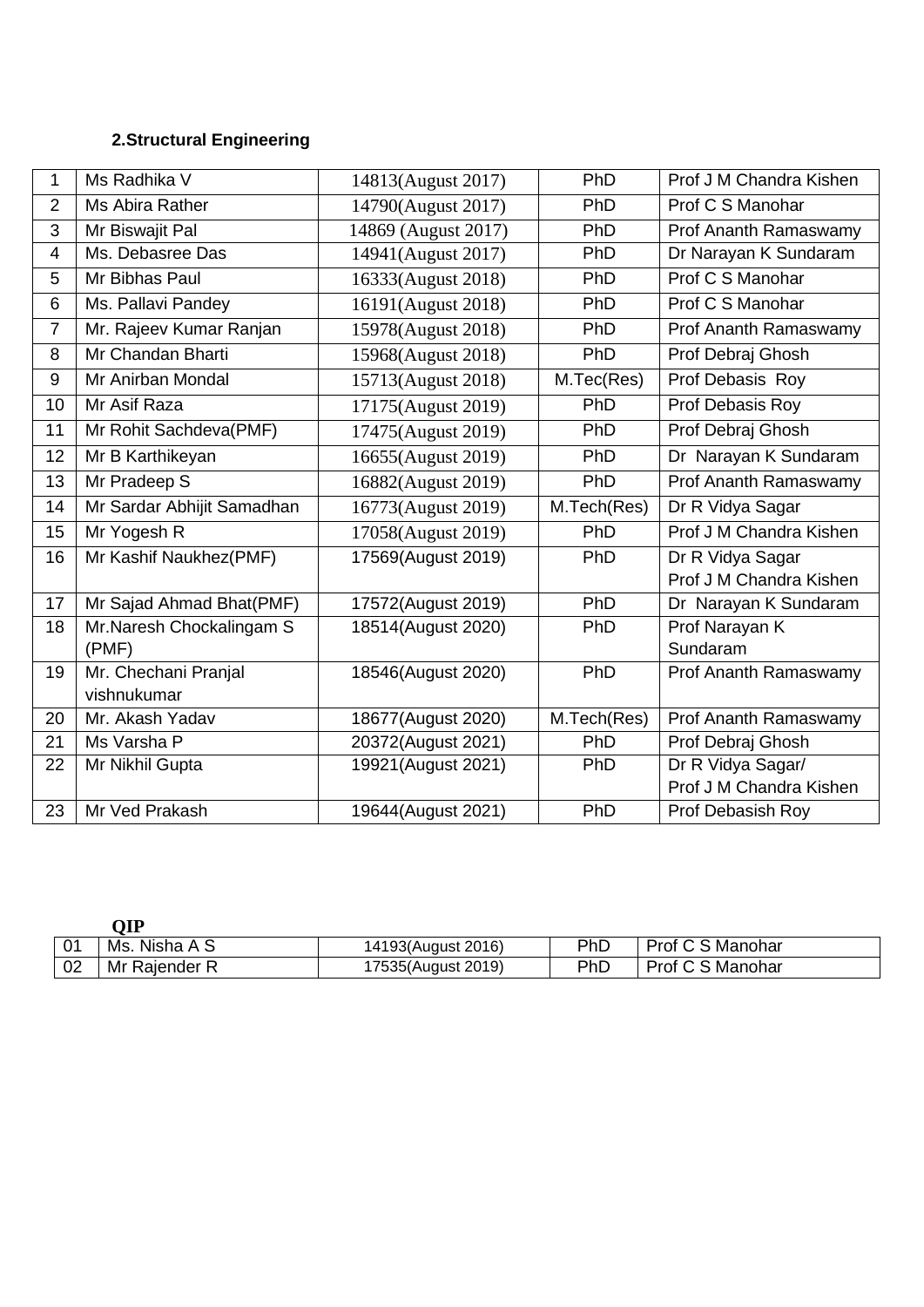### **External Registrants**

| 01 | Mr Sk Rajib Ali    | 14105(August 2016) | <b>PhD</b> | Prof C S Manohar<br>Dr Sudarshan Hegde<br>Senior Architect<br><b>Robert Bosch Engineering</b><br>and Business Solutions Pvt<br>Ltd., Elnath Block, Prestige<br>Tech Park,<br>Bangalore (Marthahalli) 560<br>103 Karnataka |
|----|--------------------|--------------------|------------|---------------------------------------------------------------------------------------------------------------------------------------------------------------------------------------------------------------------------|
| 02 | Mr Manuel Sathya R | 14053(August 2016) | PhD        | <b>Prof Debasish Roy</b><br>Dr R Muthukumar<br><b>Deputy Director Scientist</b><br>Engineer H<br><b>Liquid Propulsion Systems</b><br>Center<br>ESDD/ESTDG/MDA/LPSC<br>Valiamala, Kerala 695 547                           |

## **Foreign National**

| $\bigcap$ | Sharma<br>Adwait<br>Mı | $-16355$<br>_ባ5-.<br>-05-00-91<br>nn.<br>10.<br>$\mathbf{I}$ – $\mathbf{Z}$<br>Z-10-<br>UJ | PhL | Manohar<br>100<br>. יט |
|-----------|------------------------|--------------------------------------------------------------------------------------------|-----|------------------------|

#### **Schemes**

| Mr Sanjeev Kumar  | 13977(August 2016) | <b>PhD</b> | <b>Prof Debasish Roy</b> |
|-------------------|--------------------|------------|--------------------------|
| Mr Abhiram B R    | 14776(August 2017) | PhD        | Prof Debraj Ghosh        |
| Mr Jamun Kumar N  | 16771(August 2019) | PhD        | <b>Prof Debasish Roy</b> |
| Mr Shubham Sharma | 17330(August 2019) | PhD        | Prof Ananth Ramaswamy    |
| Mr Himanshu       | 16855(August 2019) | PhD        | Prof Ananth Ramaswamy    |
| Ms. Anupama S     | 18478(August 2020) | PhD        | Prof J M Chandra Kishen  |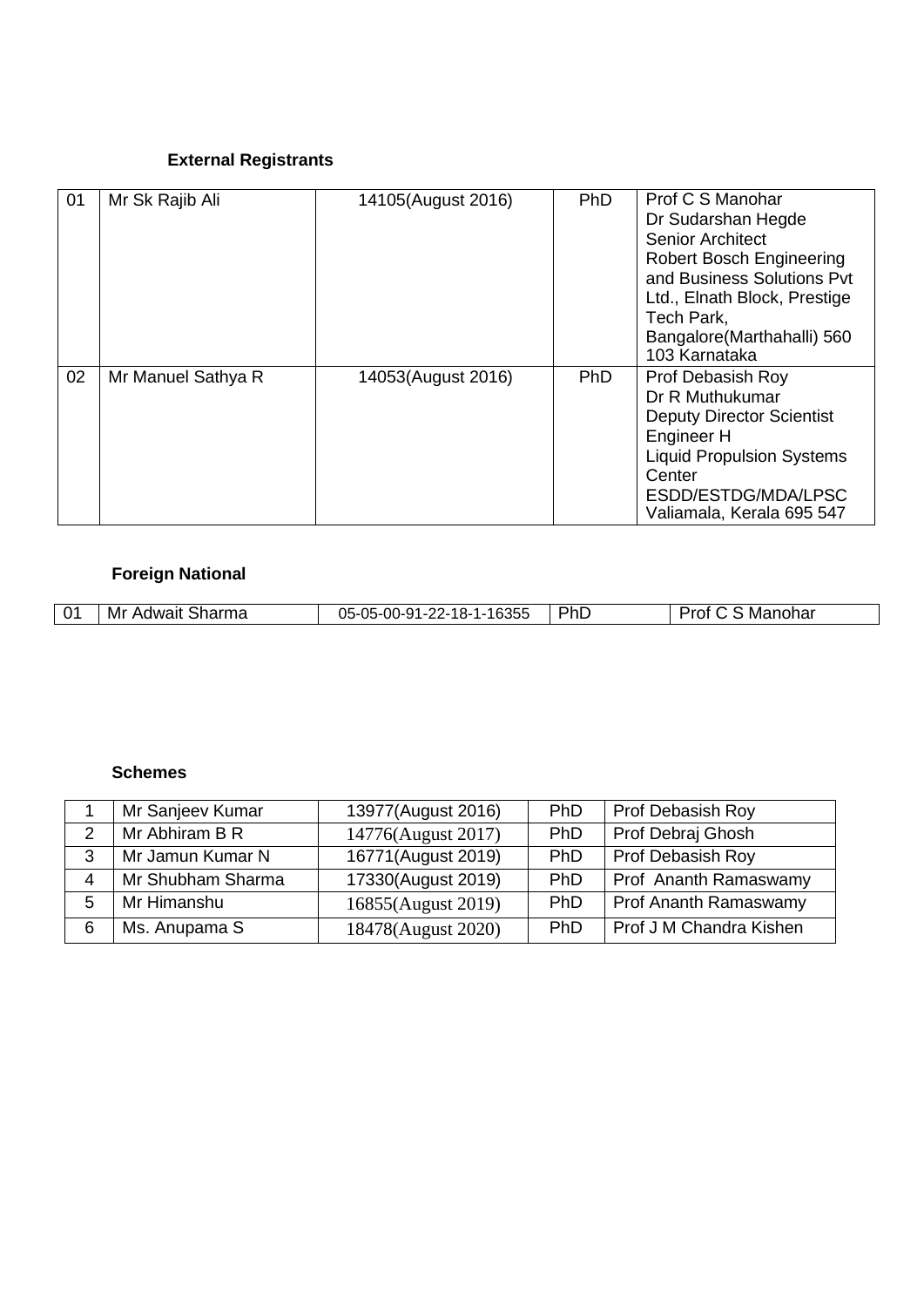|  | 1. Water Resources & Environmental Engineering |  |  |  |  |  |
|--|------------------------------------------------|--|--|--|--|--|
|--|------------------------------------------------|--|--|--|--|--|

| 1              | Mr K Rajsekhar                      | 14065(August 2016)  | <b>PhD</b> | <b>Prof M Sekhar</b>                       |
|----------------|-------------------------------------|---------------------|------------|--------------------------------------------|
| $\overline{2}$ | Mr Swapan Kumar                     | 13698(August 2016)  | PhD        | Prof V V Srinivas                          |
|                | Masanta                             |                     |            |                                            |
| 3              | Ms Elizabeth Baby                   | 14021(August 2016)  | PhD        | Prof D Nagesh Kumar                        |
|                | George                              |                     |            |                                            |
| 4              | Ms Rajani Pandey                    | 14126(August 2016)  | PhD        | Prof M Sekhar                              |
|                |                                     |                     |            | (Prof M S Mohan Kumar)<br>Prof G R Jayanth |
|                |                                     |                     |            | Dept of INAP                               |
| 5              | Ms.M Sridevi Priya                  | 14069(August 2016)  | PhD        | Prof P P Mujumdar                          |
| 6              | Mr Baibaswata Bhaduri               | 14841(August 2017)  | PhD        | <b>Prof M Sekhar</b>                       |
| $\overline{7}$ | Ms Saumya Srivastava                | 15193(August 2017)  | PhD        | Prof D Nagesh Kumar                        |
| 8              | Ms Sreeparvathy Vijay               | 15008(August 2017)  | PhD        | Prof V V Srinivas                          |
| 9              | Ms Ashlin Ann                       | 14933(August 2017)  | PhD        | Prof D Nagesh Kumar                        |
|                | Alexander                           |                     |            |                                            |
| 10             | Mr Ternikar Chirag                  | 16175(August 2018)  | PhD        | Prof D Nagesh Kumar                        |
|                | Rajendra                            |                     |            |                                            |
| 11             | Ms Jaya Bhatt                       | 16025(August 2018)  | PhD        | Prof V V Srinivas                          |
| 12             | Ms Jyotsna Pandey                   | 15750(August 2018)  | PhD        | Prof V V Srinivas                          |
| 13             | Mr Anubhav Goel                     | 15836(August 2018)  | PhD        | Prof V V Srinivas                          |
| 14             | Mr Shubham                          | 15513(August 2018)  | PhD        | Prof M Sekhar                              |
|                | Goswami(PMF)                        |                     |            |                                            |
| 15             | Mr Bollapragada                     | 16574(August 2019)  | PhD        | Prof V V Srinivas                          |
|                | Lakshmi Vara                        |                     |            |                                            |
|                | Prasad(PMF)                         |                     |            |                                            |
| 16             | Ms Suchismita                       | 16955(August 2019)  | PhD        | Prof D Nagesh Kumar                        |
|                | Subhadarsini                        |                     |            |                                            |
| 17             | Mr Kanneganti Bhargav<br>Kumar(PMF) | 17237(August 2019)  | PhD        | Prof P P Mujumdar                          |
| 18             | Ms. Subhrasita Behera               | 18437(August 2020)  | PhD        | Dr Debsunder Dutta                         |
| 19             | Mr. Vaibhav Gupta                   | 18360(August 2020)  | PhD        | Prof M Sekhar                              |
| 20             | Ms. Anju K V(PMF)                   | 18570(August 2020)  | PhD        | Prof P P Mujumdar                          |
| 21             | Mr. Ankush Kaundal                  | 18622(August 2020)  | PhD        | Prof M Sekhar                              |
| 22             | Mr. Abhijith Sathya                 | 18368(August 2020)  | PhD        | Prof V V Srinivas                          |
| 23             | Ms Shilpa K                         | 19136(January-2021) | PhD        | Prof D Nagesh Kumar                        |
| 24             | Ms S P Vijayalakshmi                | 19161(January-2021) | PhD        | Prof D Nagesh Kumar                        |
| 25             | <b>Ms Trupti Satapathy</b>          |                     | PhD        | Dr Debsunder Dutta                         |
|                | Ms Meera Mohan                      | 19904(August-2021)  | PhD        |                                            |
| 26             |                                     | 19945(August-2021)  |            | Prof D Nagesh Kumar                        |
| 27             | Mr Akshay Vyankat<br>Dahiwale       | 20249(August-2021)  | PhD        | Prof M Sekhar                              |
| 28             | Mr Abhay Varshney                   | 20245(August-2021)  | PhD        | Dr Debsunder Dutta                         |
|                |                                     |                     |            |                                            |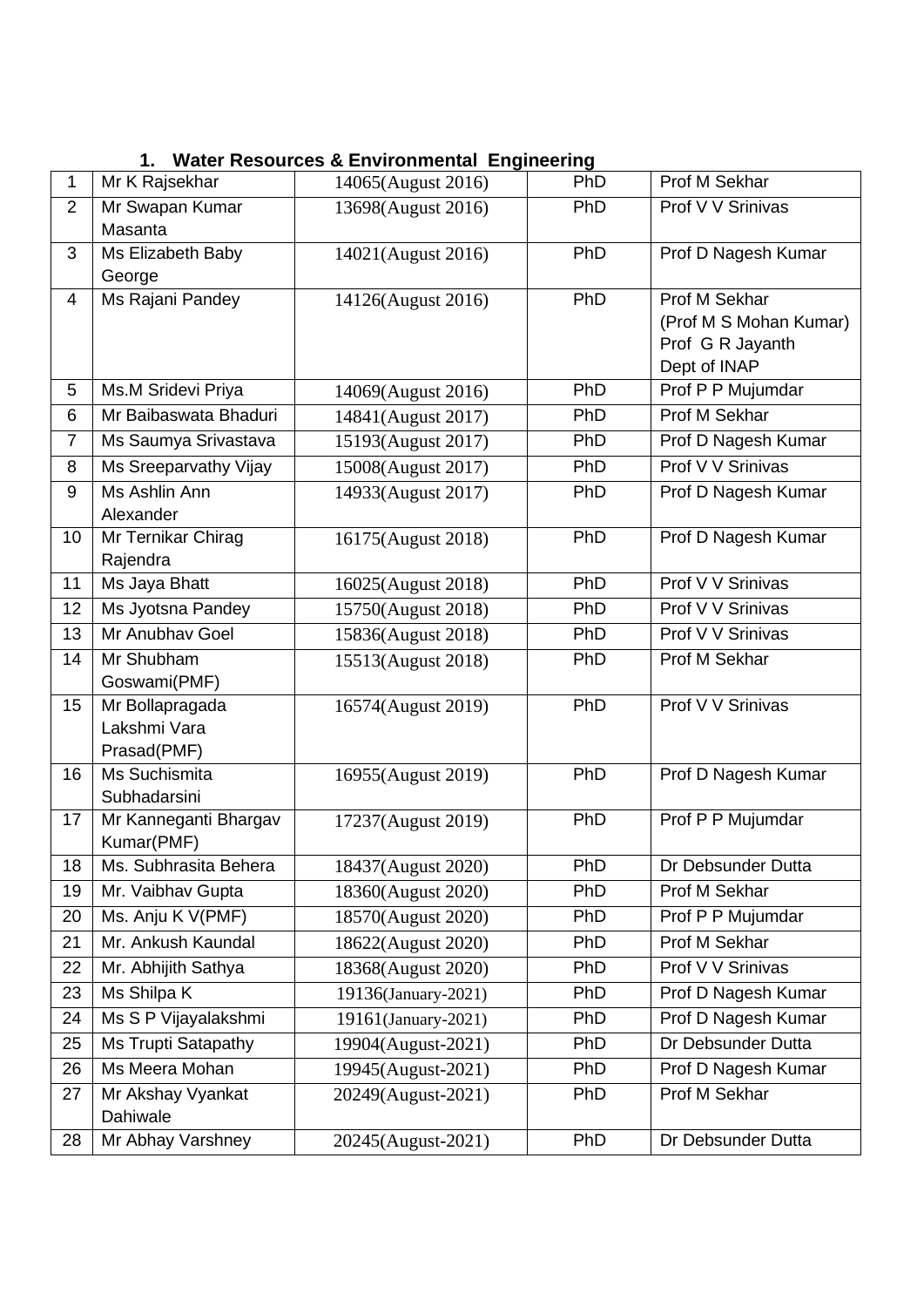| <b>Scheme</b>    |                    |            |                             |
|------------------|--------------------|------------|-----------------------------|
| Mr Bharanidhar B | 13877(August 2016) | <b>PhD</b> | Prof V V Srinivas           |
|                  |                    |            | (Prof M S Mohan Kumar)      |
|                  |                    |            | <b>Prof R Parthasarathy</b> |
|                  |                    |            | Dept. of MS                 |

## **External Registrants**

| 01 | Mr. Rajat Kumar Sharma | 16359(August 2018) | PhD | Prof M Sekhar<br>Dr D Padmalal(Orgn.)                  |
|----|------------------------|--------------------|-----|--------------------------------------------------------|
|    |                        |                    |     | Scientist-G<br>Head                                    |
|    |                        |                    |     | <b>Hydrological Processes</b><br>Group, NCESS, Akkulam |
|    |                        |                    |     | Thiruvananthapuram 695<br>011 Kerala India             |